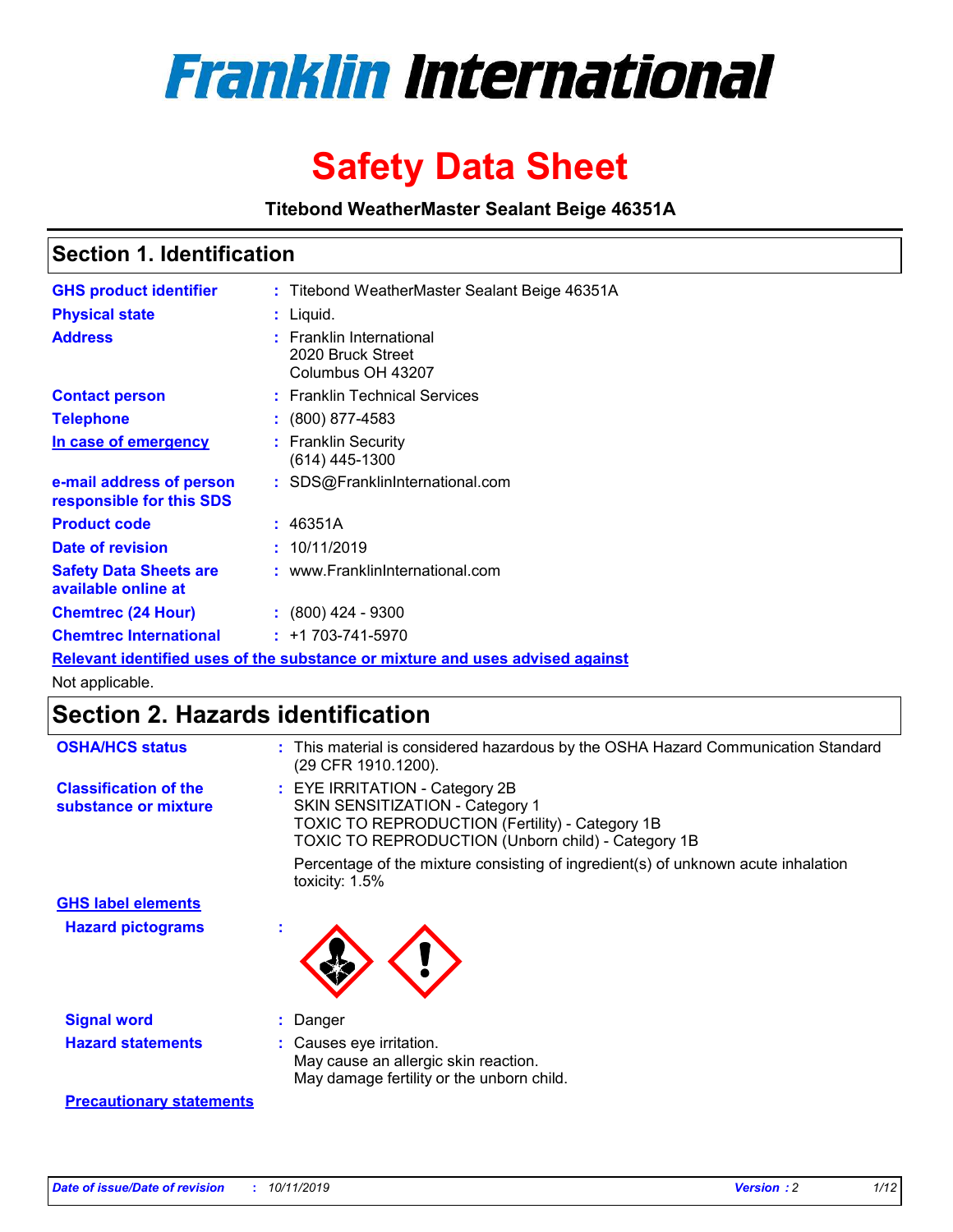### **Section 2. Hazards identification**

| <b>Prevention</b>                          | : Obtain special instructions before use. Do not handle until all safety precautions have<br>been read and understood. Wear protective gloves. Wear eye or face protection.<br>Wear protective clothing. Avoid breathing vapor. Wash hands thoroughly after handling.<br>Contaminated work clothing must not be allowed out of the workplace.                                                        |
|--------------------------------------------|------------------------------------------------------------------------------------------------------------------------------------------------------------------------------------------------------------------------------------------------------------------------------------------------------------------------------------------------------------------------------------------------------|
| <b>Response</b>                            | : IF exposed or concerned: Get medical attention. IF ON SKIN: Wash with plenty of<br>soap and water. Wash contaminated clothing before reuse. If skin irritation or rash<br>occurs: Get medical attention. IF IN EYES: Rinse cautiously with water for several<br>minutes. Remove contact lenses, if present and easy to do. Continue rinsing. If eye<br>irritation persists: Get medical attention. |
| <b>Storage</b>                             | : Store locked up.                                                                                                                                                                                                                                                                                                                                                                                   |
| <b>Disposal</b>                            | : Dispose of contents and container in accordance with all local, regional, national and<br>international regulations.                                                                                                                                                                                                                                                                               |
| <b>Hazards not otherwise</b><br>classified | : Product generates methanol during cure.                                                                                                                                                                                                                                                                                                                                                            |
|                                            |                                                                                                                                                                                                                                                                                                                                                                                                      |

### **Section 3. Composition/information on ingredients**

| <b>Substance/mixture</b><br>Mixture                  |                   |                     |
|------------------------------------------------------|-------------------|---------------------|
| <b>Ingredient name</b>                               | $\frac{9}{6}$     | <b>CAS number</b>   |
| 3-aminopropyltriethoxysilane<br>Dibutyltin dilaurate | l≤3<br>$\leq 0.3$ | 919-30-2<br>77-58-7 |

Any concentration shown as a range is to protect confidentiality or is due to batch variation.

**There are no additional ingredients present which, within the current knowledge of the supplier and in the concentrations applicable, are classified as hazardous to health or the environment and hence require reporting in this section.**

**Occupational exposure limits, if available, are listed in Section 8.**

### **Section 4. First aid measures**

| <b>Description of necessary first aid measures</b> |                                                                                                                                                                                                                                                                                                                                                                                                                                                                                                                                                                                                                                                                                                                                                                           |  |  |  |
|----------------------------------------------------|---------------------------------------------------------------------------------------------------------------------------------------------------------------------------------------------------------------------------------------------------------------------------------------------------------------------------------------------------------------------------------------------------------------------------------------------------------------------------------------------------------------------------------------------------------------------------------------------------------------------------------------------------------------------------------------------------------------------------------------------------------------------------|--|--|--|
| <b>Eye contact</b>                                 | : Immediately flush eyes with plenty of water, occasionally lifting the upper and lower<br>eyelids. Check for and remove any contact lenses. Continue to rinse for at least 10<br>minutes. If irritation persists, get medical attention.                                                                                                                                                                                                                                                                                                                                                                                                                                                                                                                                 |  |  |  |
| <b>Inhalation</b>                                  | : Remove victim to fresh air and keep at rest in a position comfortable for breathing. If<br>not breathing, if breathing is irregular or if respiratory arrest occurs, provide artificial<br>respiration or oxygen by trained personnel. It may be dangerous to the person providing<br>aid to give mouth-to-mouth resuscitation. Get medical attention. If unconscious, place<br>in recovery position and get medical attention immediately. Maintain an open airway.<br>Loosen tight clothing such as a collar, tie, belt or waistband. In case of inhalation of<br>decomposition products in a fire, symptoms may be delayed. The exposed person may<br>need to be kept under medical surveillance for 48 hours.                                                       |  |  |  |
| <b>Skin contact</b>                                | : Wash with plenty of soap and water. Remove contaminated clothing and shoes. Wash<br>contaminated clothing thoroughly with water before removing it, or wear gloves.<br>Continue to rinse for at least 10 minutes. Get medical attention. In the event of any<br>complaints or symptoms, avoid further exposure. Wash clothing before reuse. Clean<br>shoes thoroughly before reuse.                                                                                                                                                                                                                                                                                                                                                                                     |  |  |  |
| <b>Ingestion</b>                                   | : Wash out mouth with water. Remove dentures if any. Remove victim to fresh air and<br>keep at rest in a position comfortable for breathing. If material has been swallowed and<br>the exposed person is conscious, give small quantities of water to drink. Stop if the<br>exposed person feels sick as vomiting may be dangerous. Do not induce vomiting<br>unless directed to do so by medical personnel. If vomiting occurs, the head should be<br>kept low so that vomit does not enter the lungs. Get medical attention. Never give<br>anything by mouth to an unconscious person. If unconscious, place in recovery position<br>and get medical attention immediately. Maintain an open airway. Loosen tight clothing<br>such as a collar, tie, belt or waistband. |  |  |  |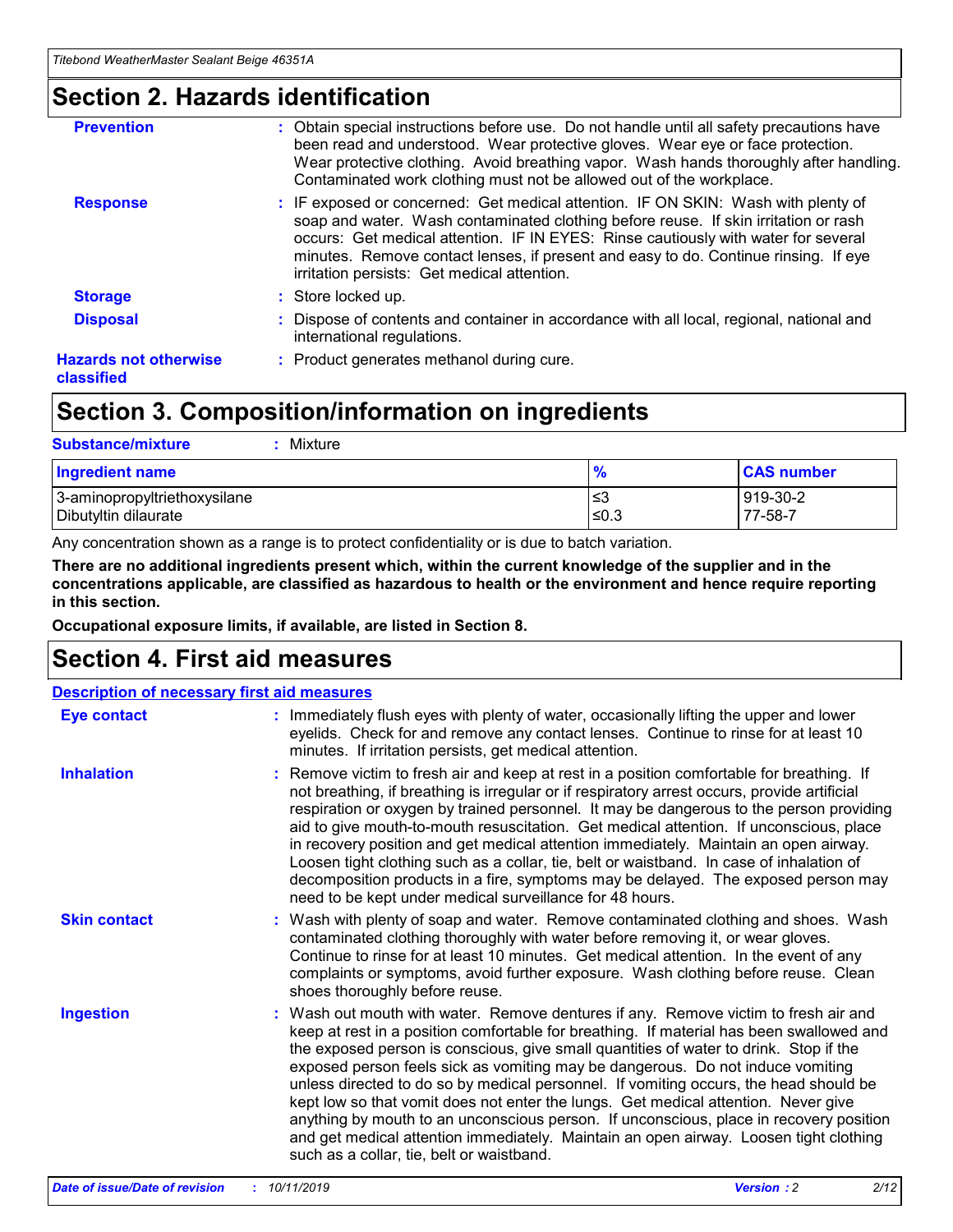## **Section 4. First aid measures**

| Most important symptoms/effects, acute and delayed |                                       |                                                                                                                                                                                                                                                                                                                                                                                                                 |  |  |  |
|----------------------------------------------------|---------------------------------------|-----------------------------------------------------------------------------------------------------------------------------------------------------------------------------------------------------------------------------------------------------------------------------------------------------------------------------------------------------------------------------------------------------------------|--|--|--|
|                                                    | <b>Potential acute health effects</b> |                                                                                                                                                                                                                                                                                                                                                                                                                 |  |  |  |
| <b>Eye contact</b>                                 |                                       | : May cause eye irritation.                                                                                                                                                                                                                                                                                                                                                                                     |  |  |  |
| <b>Inhalation</b>                                  |                                       | : No known significant effects or critical hazards.                                                                                                                                                                                                                                                                                                                                                             |  |  |  |
| <b>Skin contact</b>                                |                                       | : May cause skin irritation.                                                                                                                                                                                                                                                                                                                                                                                    |  |  |  |
| <b>Ingestion</b>                                   |                                       | : No known significant effects or critical hazards.                                                                                                                                                                                                                                                                                                                                                             |  |  |  |
| <b>Over-exposure signs/symptoms</b>                |                                       |                                                                                                                                                                                                                                                                                                                                                                                                                 |  |  |  |
| <b>Eye contact</b>                                 |                                       | : Adverse symptoms may include the following:<br>irritation<br>watering<br>redness                                                                                                                                                                                                                                                                                                                              |  |  |  |
| <b>Inhalation</b>                                  |                                       | : Adverse symptoms may include the following:<br>reduced fetal weight<br>increase in fetal deaths<br>skeletal malformations                                                                                                                                                                                                                                                                                     |  |  |  |
| <b>Skin contact</b>                                |                                       | : Adverse symptoms may include the following:<br>irritation<br>redness<br>reduced fetal weight<br>increase in fetal deaths<br>skeletal malformations                                                                                                                                                                                                                                                            |  |  |  |
| <b>Ingestion</b>                                   |                                       | : Adverse symptoms may include the following:<br>reduced fetal weight<br>increase in fetal deaths<br>skeletal malformations                                                                                                                                                                                                                                                                                     |  |  |  |
|                                                    |                                       | <b>Indication of immediate medical attention and special treatment needed, if necessary</b>                                                                                                                                                                                                                                                                                                                     |  |  |  |
| <b>Notes to physician</b>                          |                                       | : In case of inhalation of decomposition products in a fire, symptoms may be delayed.<br>The exposed person may need to be kept under medical surveillance for 48 hours.                                                                                                                                                                                                                                        |  |  |  |
| <b>Specific treatments</b>                         |                                       | : No specific treatment.                                                                                                                                                                                                                                                                                                                                                                                        |  |  |  |
| <b>Protection of first-aiders</b>                  |                                       | : No action shall be taken involving any personal risk or without suitable training. If it is<br>suspected that fumes are still present, the rescuer should wear an appropriate mask or<br>self-contained breathing apparatus. It may be dangerous to the person providing aid to<br>give mouth-to-mouth resuscitation. Wash contaminated clothing thoroughly with water<br>before removing it, or wear gloves. |  |  |  |

**See toxicological information (Section 11)**

### **Section 5. Fire-fighting measures**

| <b>Extinguishing media</b>                             |                                                                                                                                                                                                     |
|--------------------------------------------------------|-----------------------------------------------------------------------------------------------------------------------------------------------------------------------------------------------------|
| <b>Suitable extinguishing</b><br>media                 | : Use an extinguishing agent suitable for the surrounding fire.                                                                                                                                     |
| <b>Unsuitable extinguishing</b><br>media               | : None known.                                                                                                                                                                                       |
| <b>Specific hazards arising</b><br>from the chemical   | : In a fire or if heated, a pressure increase will occur and the container may burst.                                                                                                               |
| <b>Hazardous thermal</b><br>decomposition products     | : Decomposition products may include the following materials:<br>carbon dioxide<br>carbon monoxide<br>nitrogen oxides<br>metal oxide/oxides                                                         |
| <b>Special protective actions</b><br>for fire-fighters | : Promptly isolate the scene by removing all persons from the vicinity of the incident if<br>there is a fire. No action shall be taken involving any personal risk or without suitable<br>training. |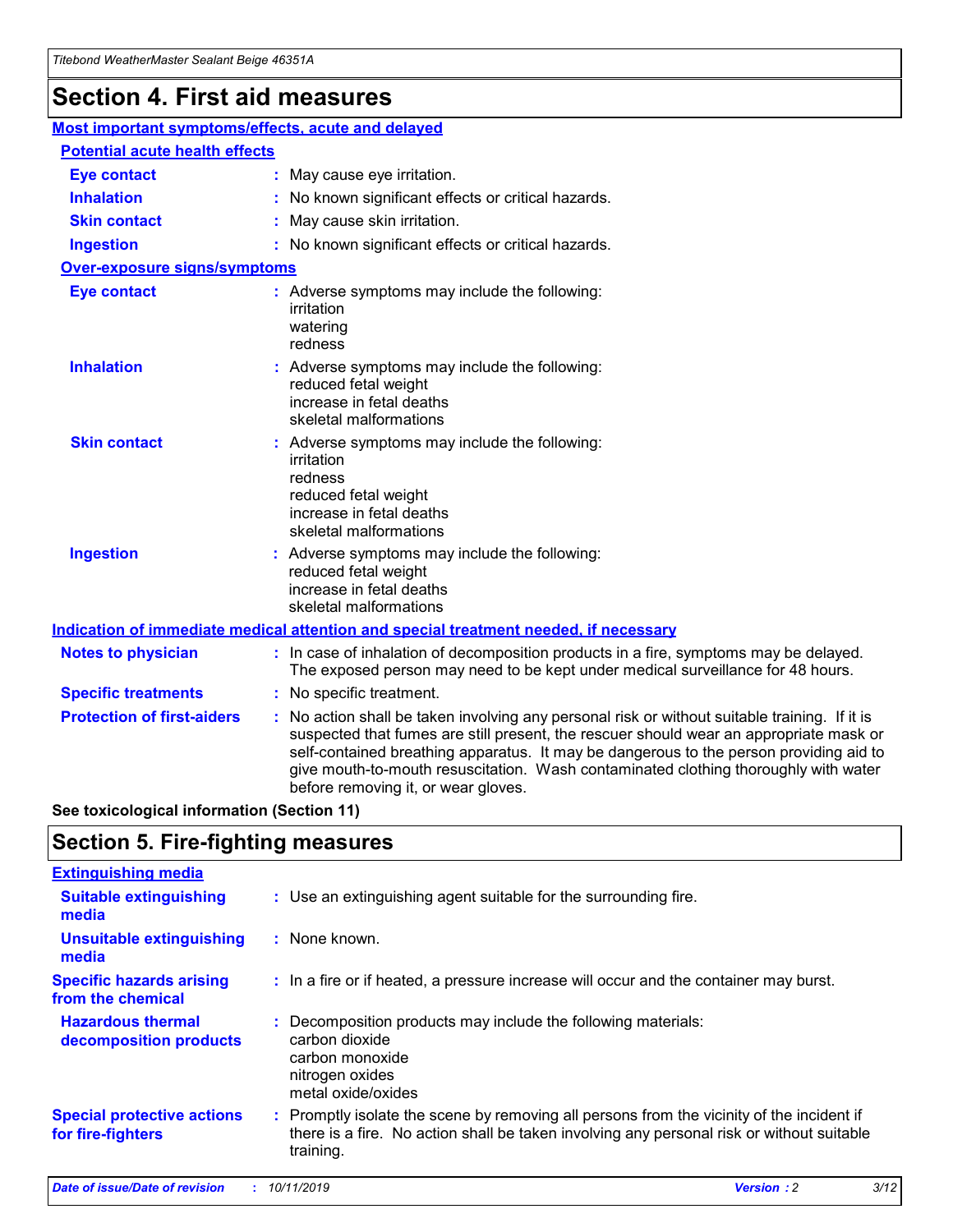### **Section 5. Fire-fighting measures**

**Special protective equipment for fire-fighters** Fire-fighters should wear appropriate protective equipment and self-contained breathing **:** apparatus (SCBA) with a full face-piece operated in positive pressure mode.

### **Section 6. Accidental release measures**

#### **Personal precautions, protective equipment and emergency procedures**

| For non-emergency<br>personnel                               | : No action shall be taken involving any personal risk or without suitable training.<br>Evacuate surrounding areas. Keep unnecessary and unprotected personnel from<br>entering. Do not touch or walk through spilled material. Avoid breathing vapor or mist.<br>Provide adequate ventilation. Wear appropriate respirator when ventilation is<br>inadequate. Put on appropriate personal protective equipment.                                                                                                                                                                                                                                                                                             |
|--------------------------------------------------------------|--------------------------------------------------------------------------------------------------------------------------------------------------------------------------------------------------------------------------------------------------------------------------------------------------------------------------------------------------------------------------------------------------------------------------------------------------------------------------------------------------------------------------------------------------------------------------------------------------------------------------------------------------------------------------------------------------------------|
|                                                              | For emergency responders : If specialized clothing is required to deal with the spillage, take note of any information in<br>Section 8 on suitable and unsuitable materials. See also the information in "For non-<br>emergency personnel".                                                                                                                                                                                                                                                                                                                                                                                                                                                                  |
| <b>Environmental precautions</b>                             | : Avoid dispersal of spilled material and runoff and contact with soil, waterways, drains<br>and sewers. Inform the relevant authorities if the product has caused environmental<br>pollution (sewers, waterways, soil or air).                                                                                                                                                                                                                                                                                                                                                                                                                                                                              |
| <b>Methods and materials for containment and cleaning up</b> |                                                                                                                                                                                                                                                                                                                                                                                                                                                                                                                                                                                                                                                                                                              |
| <b>Small spill</b>                                           | : Stop leak if without risk. Move containers from spill area. Dilute with water and mop up<br>if water-soluble. Alternatively, or if water-insoluble, absorb with an inert dry material and<br>place in an appropriate waste disposal container. Dispose of via a licensed waste<br>disposal contractor.                                                                                                                                                                                                                                                                                                                                                                                                     |
| <b>Large spill</b>                                           | : Stop leak if without risk. Move containers from spill area. Approach release from<br>upwind. Prevent entry into sewers, water courses, basements or confined areas. Wash<br>spillages into an effluent treatment plant or proceed as follows. Contain and collect<br>spillage with non-combustible, absorbent material e.g. sand, earth, vermiculite or<br>diatomaceous earth and place in container for disposal according to local regulations<br>(see Section 13). Dispose of via a licensed waste disposal contractor. Contaminated<br>absorbent material may pose the same hazard as the spilled product. Note: see<br>Section 1 for emergency contact information and Section 13 for waste disposal. |

### **Section 7. Handling and storage**

| <b>Precautions for safe handling</b>                                             |                                                                                                                                                                                                                                                                                                                                                                                                                                                                                                                                                                                                                                                                                                                                                                                                                                                  |
|----------------------------------------------------------------------------------|--------------------------------------------------------------------------------------------------------------------------------------------------------------------------------------------------------------------------------------------------------------------------------------------------------------------------------------------------------------------------------------------------------------------------------------------------------------------------------------------------------------------------------------------------------------------------------------------------------------------------------------------------------------------------------------------------------------------------------------------------------------------------------------------------------------------------------------------------|
| <b>Protective measures</b>                                                       | : Put on appropriate personal protective equipment (see Section 8). Persons with a<br>history of skin sensitization problems should not be employed in any process in which<br>this product is used. Avoid exposure - obtain special instructions before use. Avoid<br>exposure during pregnancy. Do not handle until all safety precautions have been read<br>and understood. Do not get in eyes or on skin or clothing. Do not ingest. Avoid<br>breathing vapor or mist. If during normal use the material presents a respiratory hazard,<br>use only with adequate ventilation or wear appropriate respirator. Keep in the original<br>container or an approved alternative made from a compatible material, kept tightly<br>closed when not in use. Empty containers retain product residue and can be hazardous.<br>Do not reuse container. |
| <b>Advice on general</b><br>occupational hygiene                                 | : Eating, drinking and smoking should be prohibited in areas where this material is<br>handled, stored and processed. Workers should wash hands and face before eating,<br>drinking and smoking. Remove contaminated clothing and protective equipment before<br>entering eating areas. See also Section 8 for additional information on hygiene<br>measures.                                                                                                                                                                                                                                                                                                                                                                                                                                                                                    |
| <b>Conditions for safe storage,</b><br>including any<br><b>incompatibilities</b> | Store between the following temperatures: 0 to 120 $^{\circ}$ C (32 to 248 $^{\circ}$ F). Store in<br>accordance with local regulations. Store in original container protected from direct<br>sunlight in a dry, cool and well-ventilated area, away from incompatible materials (see<br>Section 10) and food and drink. Store locked up. Keep container tightly closed and<br>sealed until ready for use. Containers that have been opened must be carefully<br>resealed and kept upright to prevent leakage. Do not store in unlabeled containers.<br>Use appropriate containment to avoid environmental contamination. See Section 10 for<br>incompatible materials before handling or use.                                                                                                                                                   |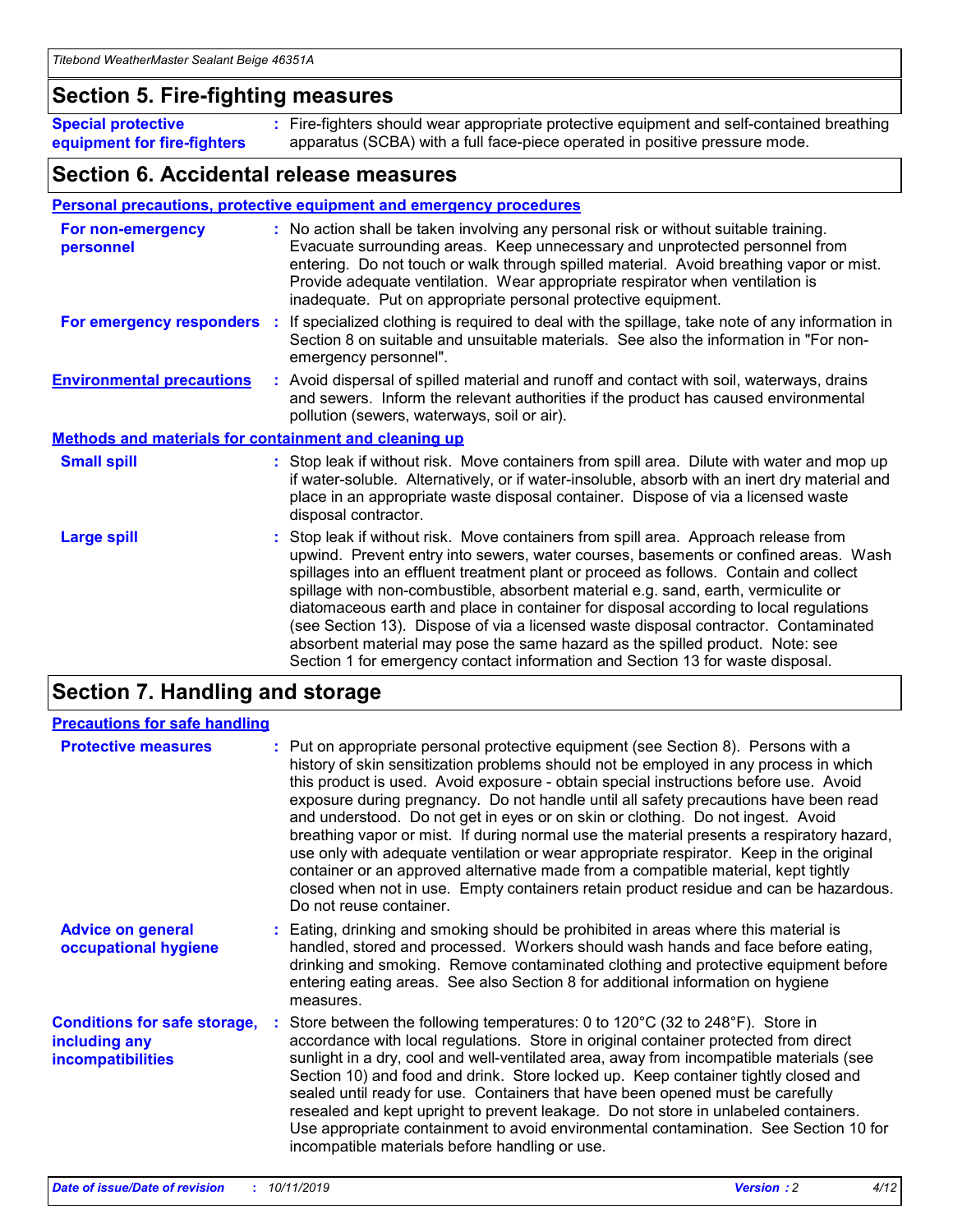## **Section 8. Exposure controls/personal protection**

#### **Control parameters**

### **Occupational exposure limits**

| <b>Ingredient name</b>                               |    |                                          | <b>Exposure limits</b>                                                                                                                                                                                                                                                                                                                                                                                                                                                                                                                                                                                                 |
|------------------------------------------------------|----|------------------------------------------|------------------------------------------------------------------------------------------------------------------------------------------------------------------------------------------------------------------------------------------------------------------------------------------------------------------------------------------------------------------------------------------------------------------------------------------------------------------------------------------------------------------------------------------------------------------------------------------------------------------------|
| 3-aminopropyltriethoxysilane<br>Dibutyltin dilaurate |    |                                          | None.<br>ACGIH TLV (United States, 3/2019). Absorbed through skin.<br>Notes: as Sn<br>TWA: 0.1 mg/m <sup>3</sup> , (as Sn) 8 hours.<br>STEL: 0.2 mg/m <sup>3</sup> , (as Sn) 15 minutes.<br>NIOSH REL (United States, 10/2016). Absorbed through skin.<br>Notes: as Sn<br>TWA: 0.1 mg/m <sup>3</sup> , (as Sn) 10 hours.<br>OSHA PEL (United States, 5/2018). Notes: as Sn<br>TWA: $0.1 \text{ mg/m}^3$ , (as Sn) 8 hours.<br>OSHA PEL 1989 (United States, 3/1989). Absorbed through skin.<br>Notes: measured as Sn<br>TWA: 0.1 mg/m <sup>3</sup> , (measured as Sn) 8 hours. Form: Organic                           |
| <b>Appropriate engineering</b><br>controls           |    |                                          | : If user operations generate dust, fumes, gas, vapor or mist, use process enclosures,<br>local exhaust ventilation or other engineering controls to keep worker exposure to<br>airborne contaminants below any recommended or statutory limits.                                                                                                                                                                                                                                                                                                                                                                       |
| <b>Environmental exposure</b><br><b>controls</b>     |    |                                          | Emissions from ventilation or work process equipment should be checked to ensure<br>they comply with the requirements of environmental protection legislation. In some<br>cases, fume scrubbers, filters or engineering modifications to the process equipment<br>will be necessary to reduce emissions to acceptable levels.                                                                                                                                                                                                                                                                                          |
| <b>Individual protection measures</b>                |    |                                          |                                                                                                                                                                                                                                                                                                                                                                                                                                                                                                                                                                                                                        |
| <b>Hygiene measures</b>                              |    |                                          | : Wash hands, forearms and face thoroughly after handling chemical products, before<br>eating, smoking and using the lavatory and at the end of the working period.<br>Appropriate techniques should be used to remove potentially contaminated clothing.<br>Contaminated work clothing should not be allowed out of the workplace. Wash<br>contaminated clothing before reusing. Ensure that eyewash stations and safety<br>showers are close to the workstation location.                                                                                                                                            |
| <b>Eye/face protection</b>                           |    |                                          | : Safety eyewear complying with an approved standard should be used when a risk<br>assessment indicates this is necessary to avoid exposure to liquid splashes, mists,<br>gases or dusts. If contact is possible, the following protection should be worn, unless<br>the assessment indicates a higher degree of protection: chemical splash goggles.                                                                                                                                                                                                                                                                  |
| <b>Skin protection</b>                               |    |                                          |                                                                                                                                                                                                                                                                                                                                                                                                                                                                                                                                                                                                                        |
| <b>Hand protection</b>                               |    |                                          | : Chemical-resistant, impervious gloves complying with an approved standard should be<br>worn at all times when handling chemical products if a risk assessment indicates this is<br>necessary. Considering the parameters specified by the glove manufacturer, check<br>during use that the gloves are still retaining their protective properties. It should be<br>noted that the time to breakthrough for any glove material may be different for different<br>glove manufacturers. In the case of mixtures, consisting of several substances, the<br>protection time of the gloves cannot be accurately estimated. |
| <b>Body protection</b>                               |    | handling this product.                   | Personal protective equipment for the body should be selected based on the task being<br>performed and the risks involved and should be approved by a specialist before                                                                                                                                                                                                                                                                                                                                                                                                                                                |
| <b>Other skin protection</b>                         |    | specialist before handling this product. | : Appropriate footwear and any additional skin protection measures should be selected<br>based on the task being performed and the risks involved and should be approved by a                                                                                                                                                                                                                                                                                                                                                                                                                                          |
| <b>Respiratory protection</b>                        | ÷. | aspects of use.                          | Based on the hazard and potential for exposure, select a respirator that meets the<br>appropriate standard or certification. Respirators must be used according to a<br>respiratory protection program to ensure proper fitting, training, and other important                                                                                                                                                                                                                                                                                                                                                         |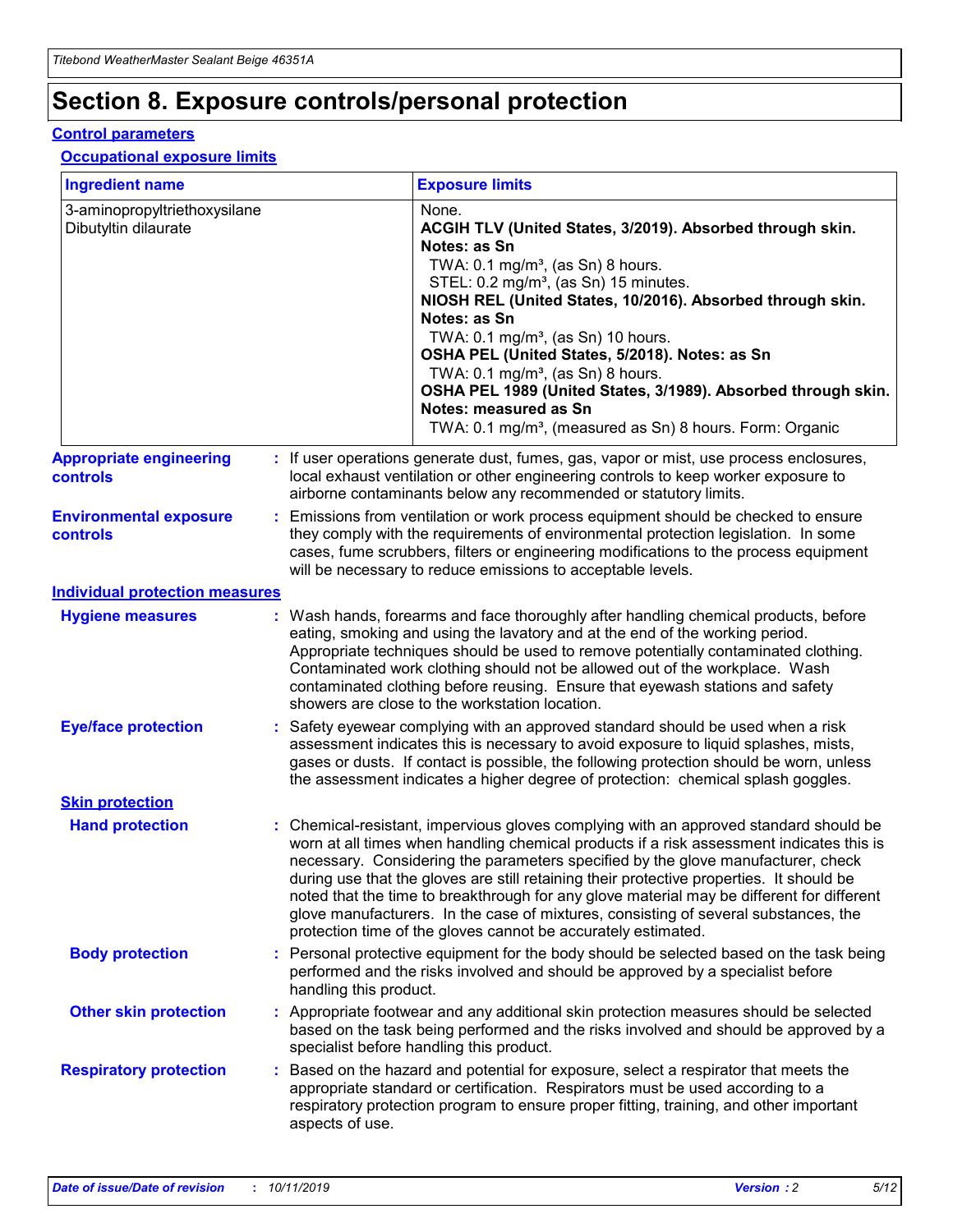### **Section 9. Physical and chemical properties**

#### **Appearance**

| <b>Physical state</b>                             | : Liquid. [Paste.]                                              |
|---------------------------------------------------|-----------------------------------------------------------------|
| Color                                             | Beige.                                                          |
| Odor                                              | None [Slight]                                                   |
| <b>Odor threshold</b>                             | : Not available.                                                |
| рH                                                | : Not applicable.                                               |
| <b>Melting point</b>                              | : Not available.                                                |
| <b>Boiling point</b>                              | : >100°C (>212°F)                                               |
| <b>Flash point</b>                                | : Closed cup: $>200^{\circ}$ C ( $>392^{\circ}$ F) [Setaflash.] |
| <b>Evaporation rate</b>                           | $:$ <1 (butyl acetate = 1)                                      |
| <b>Flammability (solid, gas)</b>                  | : Not available.                                                |
| Lower and upper explosive<br>(flammable) limits   | : Not available.                                                |
| <b>VOC (less water, less</b><br>exempt solvents)  | : 0 g/l                                                         |
| <b>Volatility</b>                                 | $: 0\%$ (w/w)                                                   |
| <b>Vapor density</b>                              | : Not available.                                                |
| <b>Relative density</b>                           | : 1.4329                                                        |
| <b>Solubility</b>                                 | Insoluble in the following materials: cold water and hot water. |
| <b>Solubility in water</b>                        | : Not available.                                                |
| <b>Partition coefficient: n-</b><br>octanol/water | $:$ Not available.                                              |
| <b>Auto-ignition temperature</b>                  | : Not available.                                                |
|                                                   |                                                                 |
| <b>Decomposition temperature</b>                  | : Not available.                                                |

### **Section 10. Stability and reactivity**

| <b>Reactivity</b>                            |    | : No specific test data related to reactivity available for this product or its ingredients.            |
|----------------------------------------------|----|---------------------------------------------------------------------------------------------------------|
| <b>Chemical stability</b>                    |    | : The product is stable.                                                                                |
| <b>Possibility of hazardous</b><br>reactions |    | : Under normal conditions of storage and use, hazardous reactions will not occur.                       |
| <b>Conditions to avoid</b>                   |    | : No specific data.                                                                                     |
| <b>Incompatible materials</b>                | ٠. | No specific data.                                                                                       |
| <b>Hazardous decomposition</b><br>products   | ÷. | Under normal conditions of storage and use, hazardous decomposition products should<br>not be produced. |

### **Section 11. Toxicological information**

### **Information on toxicological effects**

### **Acute toxicity**

| <b>Product/ingredient name</b> | <b>Result</b>           | <b>Species</b> | <b>Dose</b>                | <b>Exposure</b> |
|--------------------------------|-------------------------|----------------|----------------------------|-----------------|
| 3-aminopropyltriethoxysilane   | <b>ILD50 Dermal</b>     | Rabbit         | 4.29 g/kg                  |                 |
| Dibutyltin dilaurate           | ILD50 Oral<br>LD50 Oral | Rat<br>Rat     | $1.57$ g/kg<br>175 $mg/kg$ |                 |
|                                |                         |                |                            |                 |

**Irritation/Corrosion**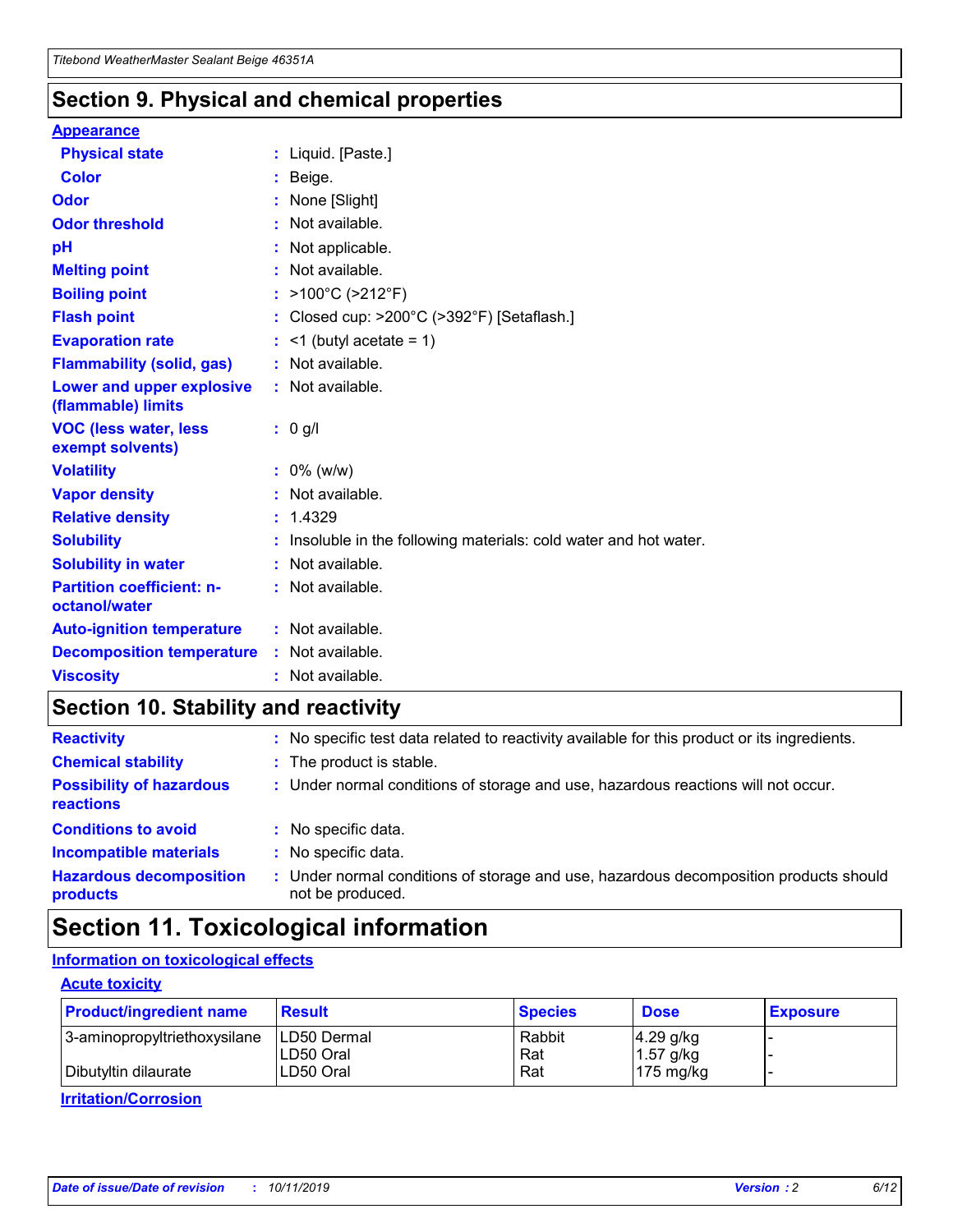## **Section 11. Toxicological information**

| <b>Product/ingredient name</b> | <b>Result</b>            | <b>Species</b> | <b>Score</b> | <b>Exposure</b>           | <b>Observation</b> |
|--------------------------------|--------------------------|----------------|--------------|---------------------------|--------------------|
| 3-aminopropyltriethoxysilane   | Eyes - Mild irritant     | Rabbit         |              | $100$ mg                  |                    |
|                                | Eyes - Severe irritant   | Rabbit         |              | 24 hours 750              |                    |
|                                |                          |                |              | ug                        |                    |
|                                | Skin - Severe irritant   | Rabbit         |              | 24 hours 5                | -                  |
| Dibutyltin dilaurate           | Eyes - Moderate irritant | Rabbit         |              | mg<br><b>24 hours 100</b> |                    |
|                                |                          |                |              | mg                        |                    |
|                                | Skin - Severe irritant   | Rabbit         |              | 500 mg                    | -                  |

### **Sensitization**

Not available.

#### **Mutagenicity**

Not available.

#### **Carcinogenicity**

Not available.

#### **Reproductive toxicity**

Not available.

#### **Teratogenicity**

Not available.

#### **Specific target organ toxicity (single exposure)**

Not available.

#### **Specific target organ toxicity (repeated exposure)**

| <b>Name</b>                                                                         |                                                                            | <b>Category</b>                                     | <b>Route of</b><br>exposure | <b>Target organs</b> |
|-------------------------------------------------------------------------------------|----------------------------------------------------------------------------|-----------------------------------------------------|-----------------------------|----------------------|
| Dibutyltin dilaurate                                                                |                                                                            | Category 1                                          | $\overline{\phantom{0}}$    | respiratory system   |
| <b>Aspiration hazard</b><br>Not available.                                          |                                                                            |                                                     |                             |                      |
| <b>Information on the likely</b><br>routes of exposure                              | : Not available.                                                           |                                                     |                             |                      |
| <b>Potential acute health effects</b>                                               |                                                                            |                                                     |                             |                      |
| <b>Eye contact</b>                                                                  | : May cause eye irritation.                                                |                                                     |                             |                      |
| <b>Inhalation</b>                                                                   |                                                                            | : No known significant effects or critical hazards. |                             |                      |
| <b>Skin contact</b>                                                                 | : May cause skin irritation.                                               |                                                     |                             |                      |
| <b>Ingestion</b>                                                                    |                                                                            | : No known significant effects or critical hazards. |                             |                      |
| <b>Symptoms related to the physical, chemical and toxicological characteristics</b> |                                                                            |                                                     |                             |                      |
| <b>Eye contact</b>                                                                  | irritation<br>watering<br>redness                                          | : Adverse symptoms may include the following:       |                             |                      |
| <b>Inhalation</b>                                                                   | reduced fetal weight<br>increase in fetal deaths<br>skeletal malformations | : Adverse symptoms may include the following:       |                             |                      |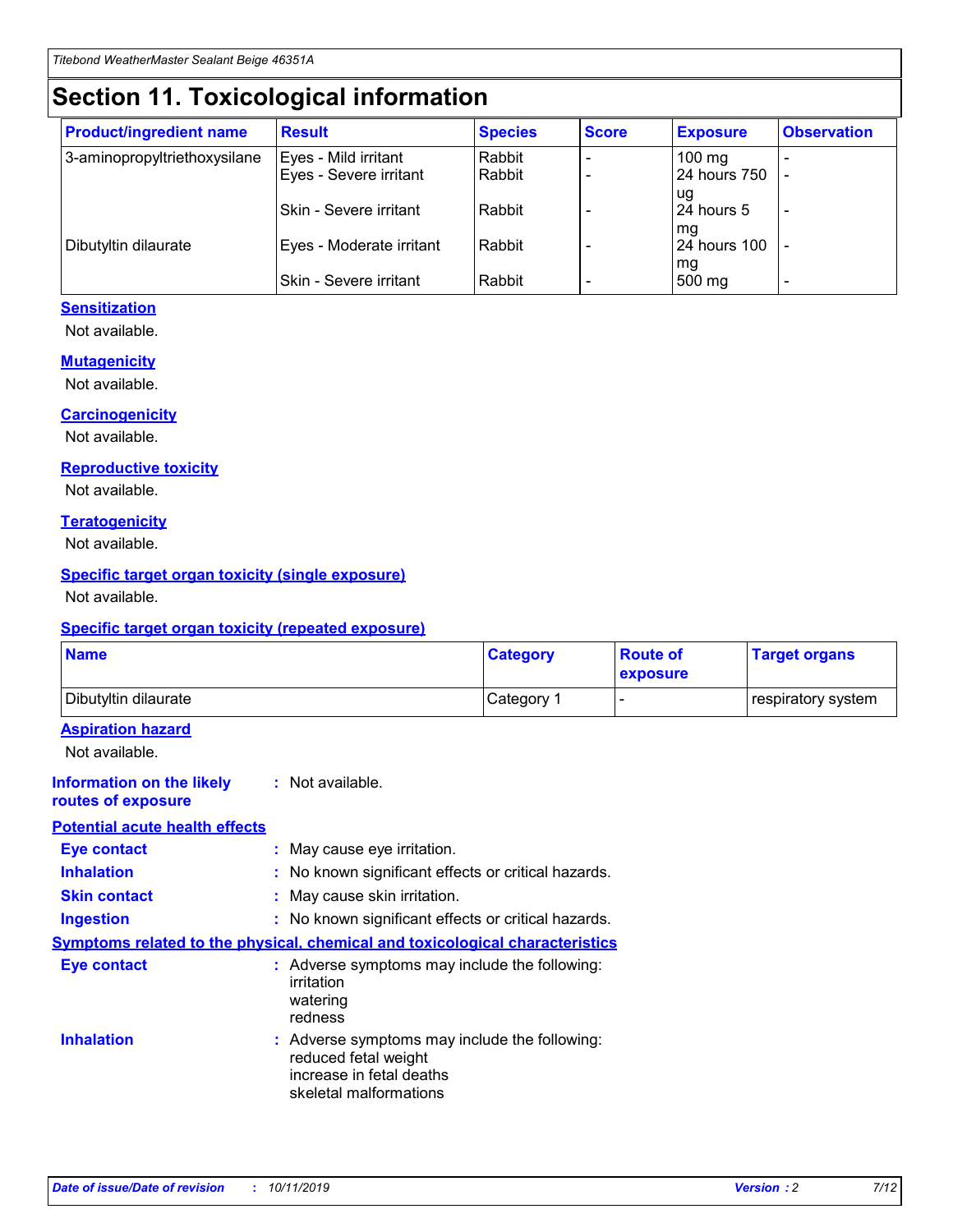## **Section 11. Toxicological information**

| <b>Skin contact</b>                     | : Adverse symptoms may include the following:<br>irritation                                              |
|-----------------------------------------|----------------------------------------------------------------------------------------------------------|
|                                         | redness                                                                                                  |
|                                         | reduced fetal weight                                                                                     |
|                                         | increase in fetal deaths                                                                                 |
|                                         | skeletal malformations                                                                                   |
| <b>Ingestion</b>                        | : Adverse symptoms may include the following:<br>reduced fetal weight                                    |
|                                         | increase in fetal deaths                                                                                 |
|                                         | skeletal malformations                                                                                   |
|                                         | Delayed and immediate effects and also chronic effects from short and long term exposure                 |
| <b>Short term exposure</b>              |                                                                                                          |
| <b>Potential immediate</b><br>effects   | : Not available.                                                                                         |
| <b>Potential delayed effects</b>        | : Not available.                                                                                         |
| Long term exposure                      |                                                                                                          |
| <b>Potential immediate</b>              | : Not available.                                                                                         |
| effects                                 |                                                                                                          |
| <b>Potential delayed effects</b>        | : Not available.                                                                                         |
| <b>Potential chronic health effects</b> |                                                                                                          |
| Not available.                          |                                                                                                          |
| <b>General</b>                          | : Once sensitized, a severe allergic reaction may occur when subsequently exposed to<br>very low levels. |
| <b>Carcinogenicity</b>                  | : No known significant effects or critical hazards.                                                      |
| <b>Mutagenicity</b>                     | No known significant effects or critical hazards.                                                        |
| <b>Teratogenicity</b>                   | May damage the unborn child.                                                                             |
| <b>Developmental effects</b>            | : No known significant effects or critical hazards.                                                      |
| <b>Fertility effects</b>                | : May damage fertility.                                                                                  |
| <b>Numerical measures of toxicity</b>   |                                                                                                          |
| <b>Acute toxicity estimates</b>         |                                                                                                          |
| .                                       |                                                                                                          |

Not available.

## **Section 12. Ecological information**

#### **Toxicity**

| <b>Product/ingredient name</b> | <b>Result</b>                     | <b>Species</b>                            | <b>Exposure</b> |
|--------------------------------|-----------------------------------|-------------------------------------------|-----------------|
| Dibutyltin dilaurate           | Chronic EC10 > 2 mg/l Fresh water | Algae - Scenedesmus<br><b>Subspicatus</b> | l 96 hours      |

### **Persistence and degradability**

| <b>Product/ingredient name</b> | Test                                                                           | <b>Result</b>  |                   | <b>Dose</b> | <b>Inoculum</b>         |
|--------------------------------|--------------------------------------------------------------------------------|----------------|-------------------|-------------|-------------------------|
| Dibutyltin dilaurate           | OECD 301F<br>Ready<br>Biodegradability -<br>Manometric<br>Respirometry<br>Test | 23 % - 28 days |                   |             |                         |
| <b>Product/ingredient name</b> | <b>Aquatic half-life</b>                                                       |                | <b>Photolysis</b> |             | <b>Biodegradability</b> |
| Dibutyltin dilaurate           |                                                                                |                |                   |             | Inherent                |

### **Bioaccumulative potential**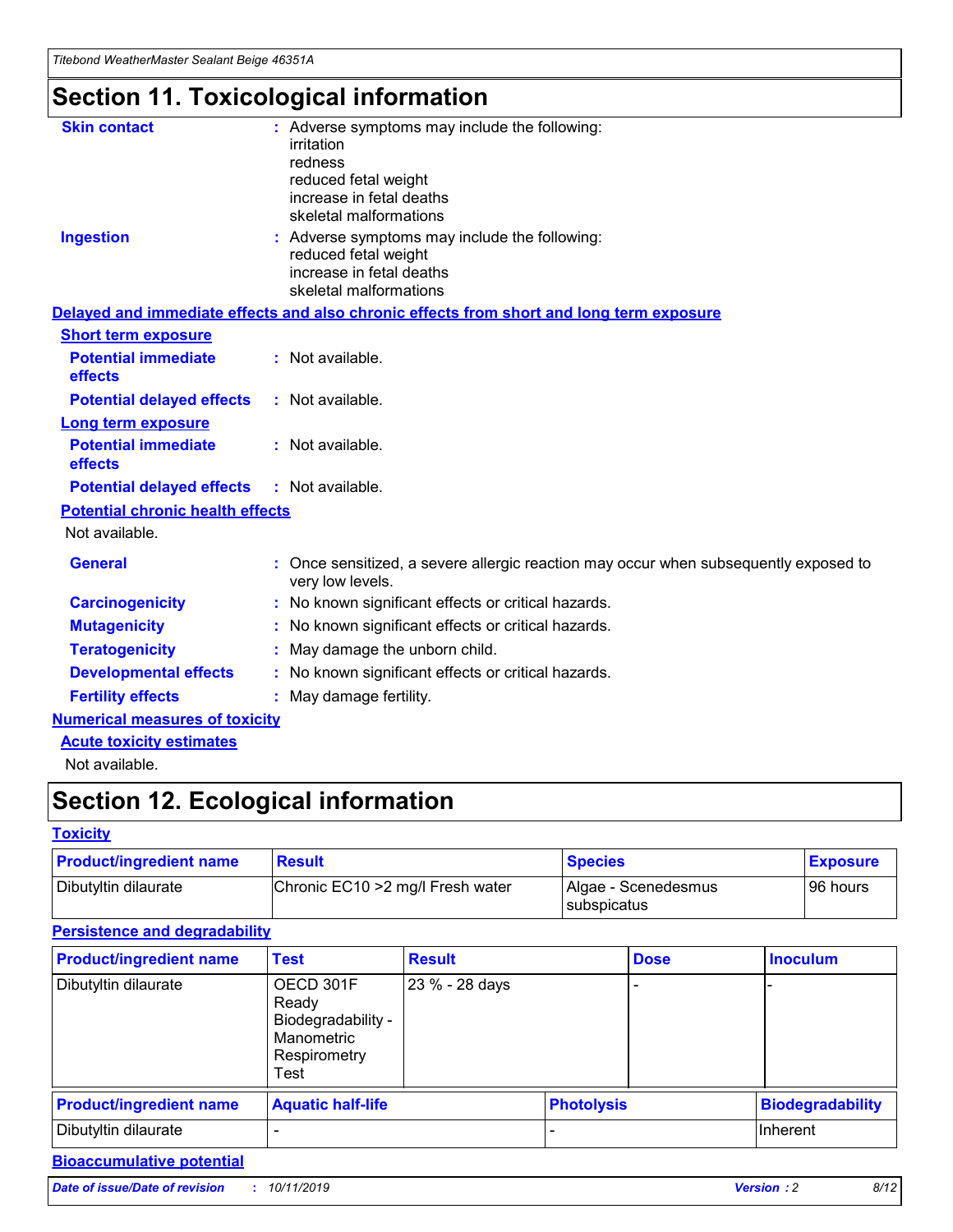## **Section 12. Ecological information**

| <b>Product/ingredient name</b> | $LoaPow$ | <b>BCF</b> | <b>Potential</b> |
|--------------------------------|----------|------------|------------------|
| 3-aminopropyltriethoxysilane   | 1.7      | 3.4        | low              |
| Dibutyltin dilaurate           | 4.44     | 2.91       | low              |

### **Mobility in soil**

| <i></i>                                                       |                                                     |
|---------------------------------------------------------------|-----------------------------------------------------|
| <b>Soil/water partition</b><br>coefficient (K <sub>oc</sub> ) | : Not available.                                    |
| <b>Other adverse effects</b>                                  | : No known significant effects or critical hazards. |

### **Section 13. Disposal considerations**

**Disposal methods :**

The generation of waste should be avoided or minimized wherever possible. Disposal of this product, solutions and any by-products should at all times comply with the requirements of environmental protection and waste disposal legislation and any regional local authority requirements. Dispose of surplus and non-recyclable products via a licensed waste disposal contractor. Waste should not be disposed of untreated to the sewer unless fully compliant with the requirements of all authorities with jurisdiction. Waste packaging should be recycled. Incineration or landfill should only be considered when recycling is not feasible. This material and its container must be disposed of in a safe way. Care should be taken when handling emptied containers that have not been cleaned or rinsed out. Empty containers or liners may retain some product residues. Avoid dispersal of spilled material and runoff and contact with soil, waterways, drains and sewers.

## **Section 14. Transport information**

|                                      | <b>DOT</b><br><b>Classification</b> | <b>TDG</b><br><b>Classification</b> | <b>Mexico</b><br><b>Classification</b> | <b>ADR/RID</b>           | <b>IMDG</b>              | <b>IATA</b>    |
|--------------------------------------|-------------------------------------|-------------------------------------|----------------------------------------|--------------------------|--------------------------|----------------|
| <b>UN number</b>                     | Not regulated.                      | Not regulated.                      | Not regulated.                         | Not regulated.           | Not regulated.           | Not regulated. |
| <b>UN proper</b><br>shipping name    | $\blacksquare$                      |                                     |                                        |                          |                          |                |
| <b>Transport</b><br>hazard class(es) | $\blacksquare$                      | $\overline{\phantom{a}}$            | $\overline{\phantom{a}}$               | $\overline{\phantom{a}}$ | $\overline{\phantom{a}}$ | $\blacksquare$ |
| <b>Packing group</b>                 | $\overline{\phantom{a}}$            | -                                   | -                                      | -                        |                          | -              |
| <b>Environmental</b><br>hazards      | No.                                 | No.                                 | No.                                    | No.                      | No.                      | No.            |

## **Section 15. Regulatory information**

### **U.S. Federal regulations**

### **SARA 302/304**

### **Composition/information on ingredients**

No products were found.

**SARA 304 RQ :** Not applicable.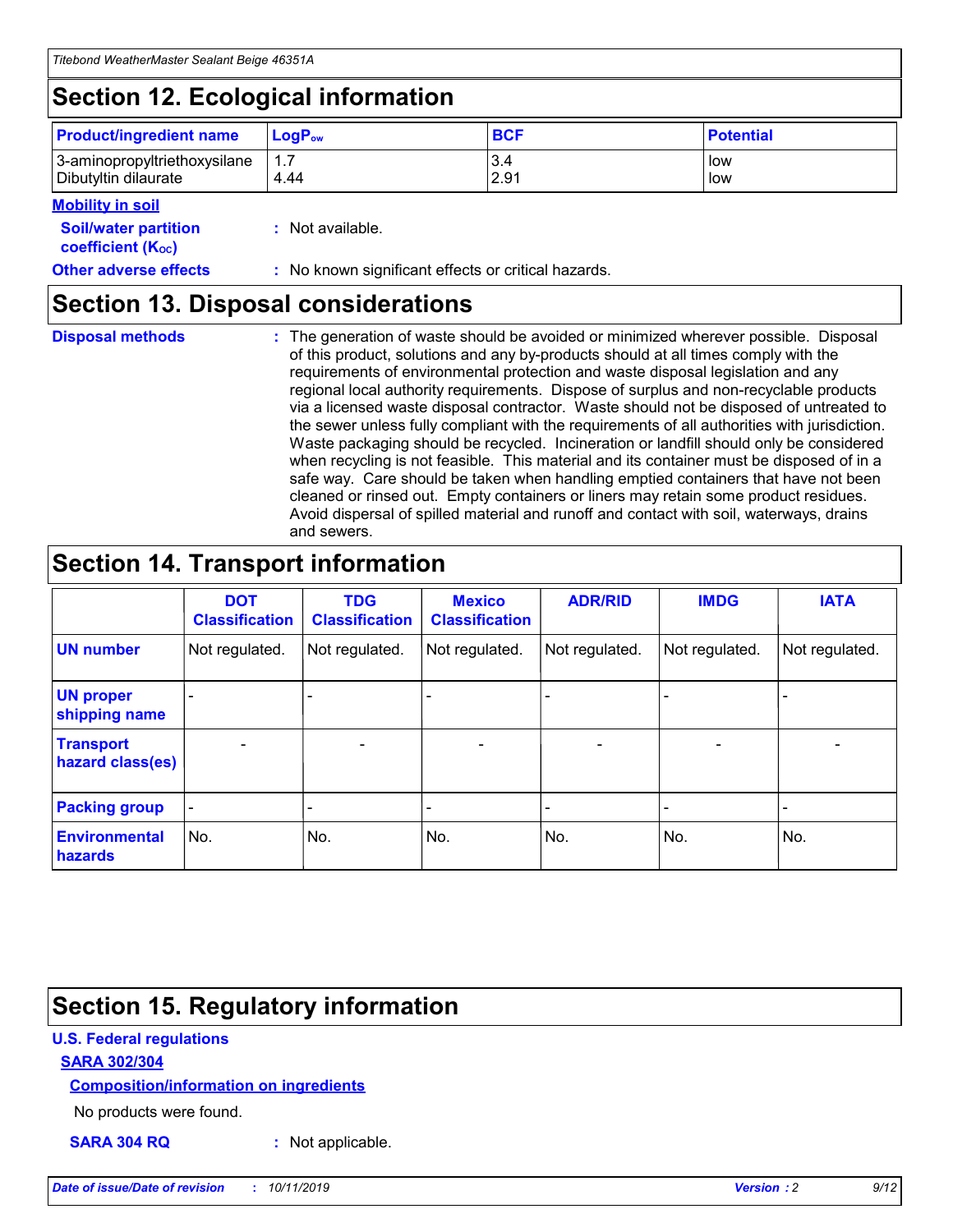## **Section 15. Regulatory information**

### **SARA 311/312**

**Classification :** EYE IRRITATION - Category 2B SKIN SENSITIZATION - Category 1 TOXIC TO REPRODUCTION (Fertility) - Category 1B TOXIC TO REPRODUCTION (Unborn child) - Category 1B

#### **Composition/information on ingredients**

| <b>Name</b>                  | $\frac{9}{6}$ | <b>Classification</b>                                                                                            |
|------------------------------|---------------|------------------------------------------------------------------------------------------------------------------|
| 3-aminopropyltriethoxysilane | $\leq$ 3      | <b>FLAMMABLE LIQUIDS - Category 4</b><br><b>ACUTE TOXICITY (oral) - Category 4</b>                               |
|                              |               | SKIN IRRITATION - Category 2<br>EYE IRRITATION - Category 2A                                                     |
| Dibutyltin dilaurate         | ≤0.3          | ACUTE TOXICITY (oral) - Category 3<br>SKIN CORROSION - Category 1C                                               |
|                              |               | SERIOUS EYE DAMAGE - Category 1<br>SKIN SENSITIZATION - Category 1<br><b>GERM CELL MUTAGENICITY - Category 2</b> |
|                              |               | TOXIC TO REPRODUCTION (Fertility) - Category 1B<br>TOXIC TO REPRODUCTION (Unborn child) - Category 1B            |
|                              |               | SPECIFIC TARGET ORGAN TOXICITY (REPEATED<br>EXPOSURE) (respiratory system) - Category 1                          |

#### **State regulations**

| <b>Massachusetts</b> | : None of the components are listed. |
|----------------------|--------------------------------------|
| <b>New York</b>      | : None of the components are listed. |
| <b>New Jersey</b>    | : None of the components are listed. |
| <b>Pennsylvania</b>  | : None of the components are listed. |

#### **California Prop. 65**

**A** WARNING: This product can expose you to methanol, which is known to the State of California to cause birth defects or other reproductive harm. For more information go to www.P65Warnings.ca.gov.

| <b>Ingredient name</b> | No significant risk Maximum<br>level | acceptable dosage<br>level |
|------------------------|--------------------------------------|----------------------------|
| methanol               |                                      | Yes.                       |

#### **International regulations**

**Chemical Weapon Convention List Schedules I, II & III Chemicals** Not listed.

#### **Montreal Protocol**

Not listed.

**Stockholm Convention on Persistent Organic Pollutants**

Not listed.

### **UNECE Aarhus Protocol on POPs and Heavy Metals**

Not listed.

### **Inventory list**

### **China :** All components are listed or exempted.

**United States TSCA 8(b) inventory :** All components are active or exempted.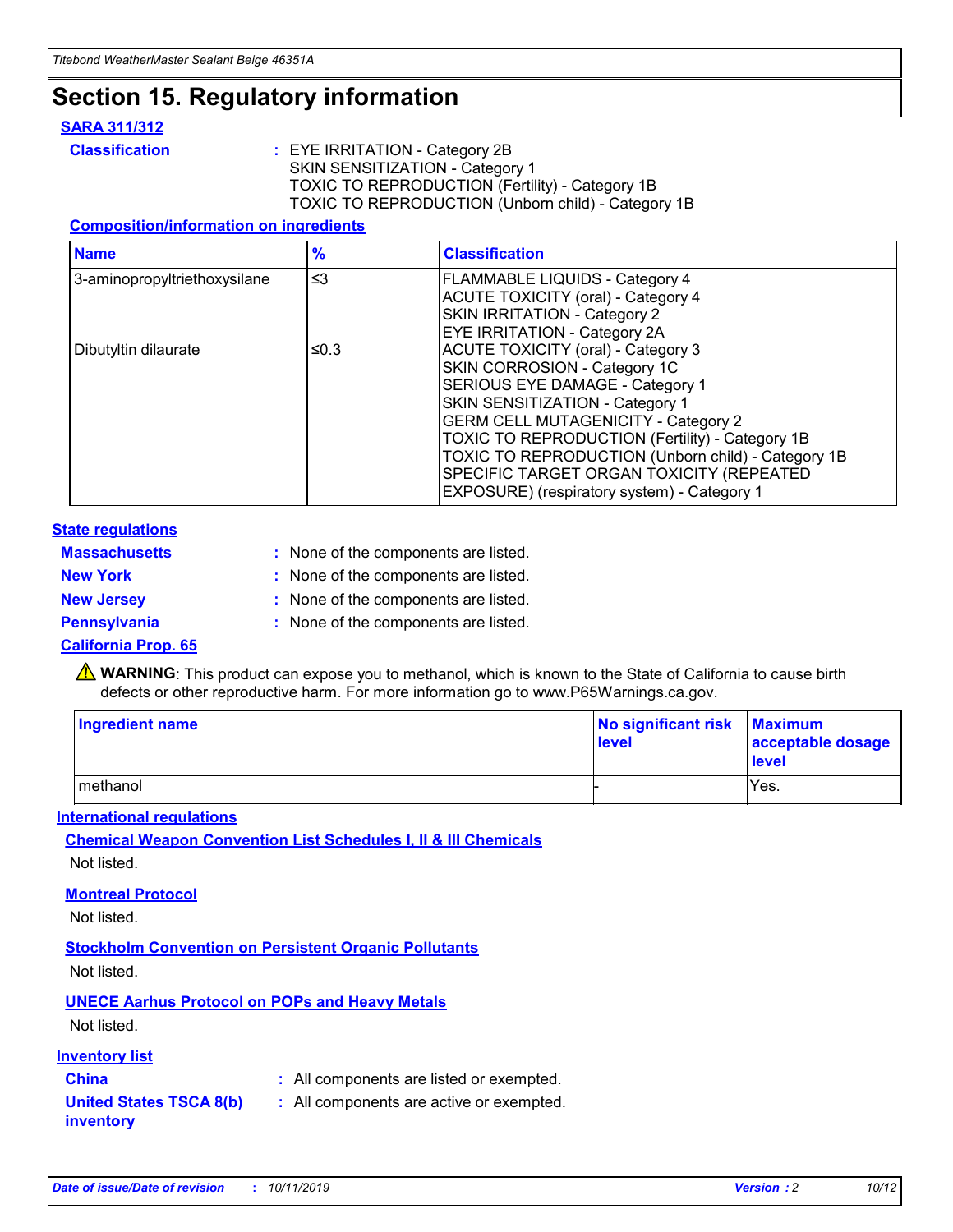## **Section 16. Other information**

**Hazardous Material Information System (U.S.A.)**



**Caution: HMIS® ratings are based on a 0-4 rating scale, with 0 representing minimal hazards or risks, and 4 representing significant hazards or risks. Although HMIS® ratings and the associated label are not required on SDSs or products leaving a facility under 29 CFR 1910.1200, the preparer may choose to provide them. HMIS® ratings are to be used with a fully implemented HMIS® program. HMIS® is a registered trademark and service mark of the American Coatings Association, Inc.**

**The customer is responsible for determining the PPE code for this material. For more information on HMIS® Personal Protective Equipment (PPE) codes, consult the HMIS® Implementation Manual.**

#### **National Fire Protection Association (U.S.A.)**



**Reprinted with permission from NFPA 704-2001, Identification of the Hazards of Materials for Emergency Response Copyright ©1997, National Fire Protection Association, Quincy, MA 02269. This reprinted material is not the complete and official position of the National Fire Protection Association, on the referenced subject which is represented only by the standard in its entirety.**

**Copyright ©2001, National Fire Protection Association, Quincy, MA 02269. This warning system is intended to be interpreted and applied only by properly trained individuals to identify fire, health and reactivity hazards of chemicals. The user is referred to certain limited number of chemicals with recommended classifications in NFPA 49 and NFPA 325, which would be used as a guideline only. Whether the chemicals are classified by NFPA or not, anyone using the 704 systems to classify chemicals does so at their own risk.**

**Procedure used to derive the classification**

| <b>Classification</b>                                                                                                                                                    |                                                                                                                                                  | <b>Justification</b>                                                                                                                                                                                                                                                                                                                                                                                                 |  |
|--------------------------------------------------------------------------------------------------------------------------------------------------------------------------|--------------------------------------------------------------------------------------------------------------------------------------------------|----------------------------------------------------------------------------------------------------------------------------------------------------------------------------------------------------------------------------------------------------------------------------------------------------------------------------------------------------------------------------------------------------------------------|--|
| EYE IRRITATION - Category 2B<br>SKIN SENSITIZATION - Category 1<br>TOXIC TO REPRODUCTION (Fertility) - Category 1B<br>TOXIC TO REPRODUCTION (Unborn child) - Category 1B |                                                                                                                                                  | Expert judgment<br>Expert judgment<br>Expert judgment<br>Expert judgment                                                                                                                                                                                                                                                                                                                                             |  |
| <b>History</b>                                                                                                                                                           |                                                                                                                                                  |                                                                                                                                                                                                                                                                                                                                                                                                                      |  |
| Date of printing                                                                                                                                                         | : 4/22/2022                                                                                                                                      |                                                                                                                                                                                                                                                                                                                                                                                                                      |  |
| Date of issue/Date of<br>revision                                                                                                                                        | : 10/11/2019                                                                                                                                     |                                                                                                                                                                                                                                                                                                                                                                                                                      |  |
| Date of previous issue                                                                                                                                                   | : 10/16/2020                                                                                                                                     |                                                                                                                                                                                                                                                                                                                                                                                                                      |  |
| <b>Version</b>                                                                                                                                                           | $\therefore$ 2                                                                                                                                   |                                                                                                                                                                                                                                                                                                                                                                                                                      |  |
| <b>Key to abbreviations</b>                                                                                                                                              | $\therefore$ ATE = Acute Toxicity Estimate<br><b>BCF</b> = Bioconcentration Factor<br>IBC = Intermediate Bulk Container<br>$UN = United Nations$ | GHS = Globally Harmonized System of Classification and Labelling of Chemicals<br>IATA = International Air Transport Association<br><b>IMDG = International Maritime Dangerous Goods</b><br>LogPow = logarithm of the octanol/water partition coefficient<br>MARPOL = International Convention for the Prevention of Pollution From Ships, 1973<br>as modified by the Protocol of 1978. ("Marpol" = marine pollution) |  |